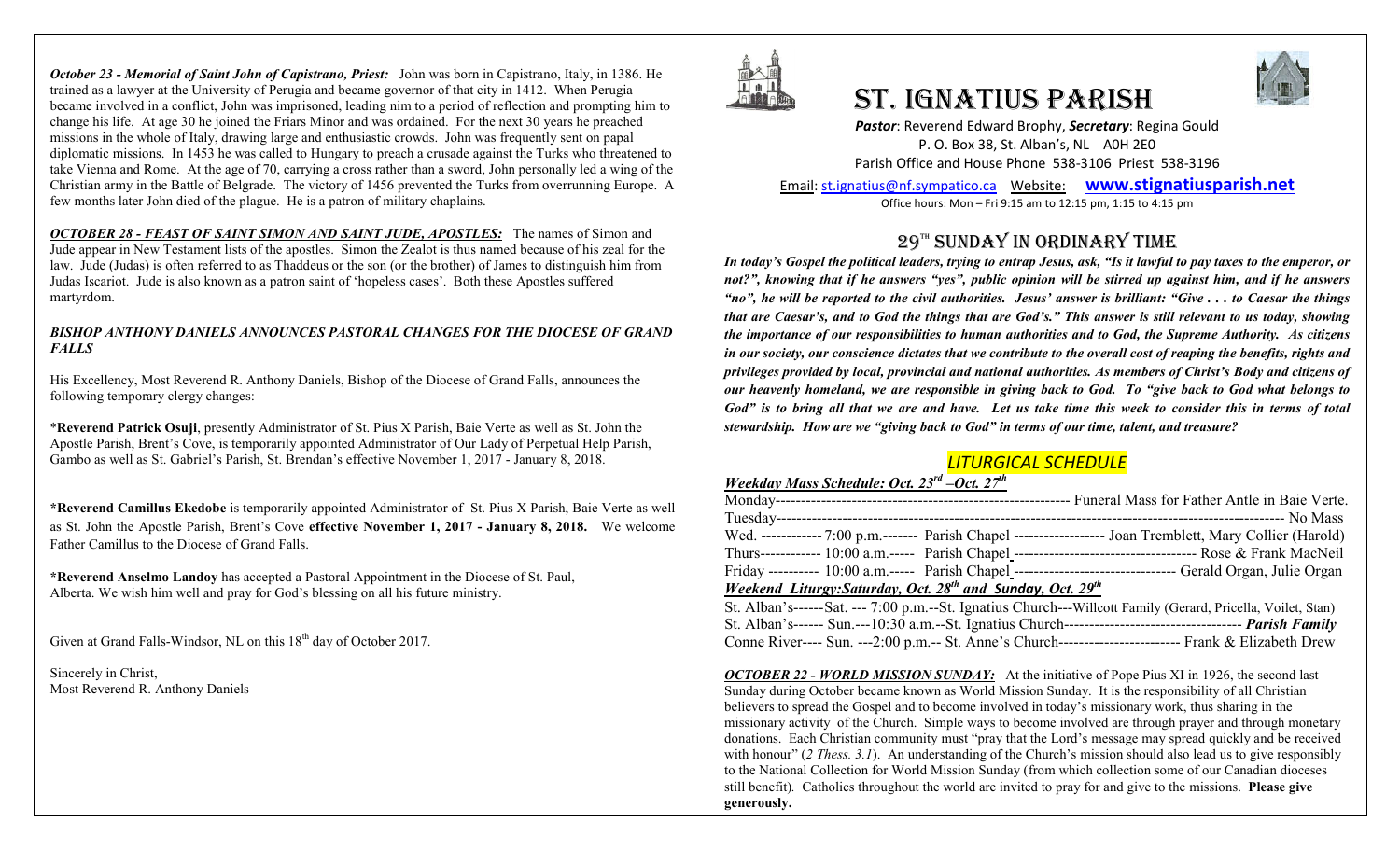| <b>DATE</b> | <b>Sacristans</b> | <b>Readers</b>    | <b>Collectors</b>                                        | Communion<br><b>Minister</b> | <b>Altar</b><br><b>Servers</b> | <b>Music</b>                           |
|-------------|-------------------|-------------------|----------------------------------------------------------|------------------------------|--------------------------------|----------------------------------------|
| Oct.<br>21  | Mary Organ        | Christina Farrell | <b>Ed Hoskins</b><br>Clayton Willcott<br>Christine Howse | Elizabeth Murphy             | Maggie<br>Pat                  | Kennedy Willcott<br><b>Tracy Perry</b> |
| Oct.<br>22  | Jenny<br>Maggie   | Joanne Farrell    | Mary Organ<br>George Davis<br><b>Clarence Davis</b>      | Mary Strickland              | Christine<br>Mary Organ        | Lenora Lambert                         |
| Oct.<br>28  | Jenny<br>Maggie   | Pat Pittman       | <b>Ed Hoskins</b><br>Clayton Willcott<br>Christine Howse | Edtih Organ                  | Kevin<br>Willie                | Mary Organ                             |
| Oct.<br>29  | Mary Strickland   | Perry Cox         | Mary Organ<br>George Davis<br><b>Clarence Davis</b>      | Valerie Hoskins              | Margaret<br>Ellen              | <b>Tiffany Hoskins</b>                 |

#### *Weekly Parish Revenue*

| St. Ignatius Church – offertory --------------- $$1308.00$ | Diocesan: Needs of Church-------- \$65.00   |  |
|------------------------------------------------------------|---------------------------------------------|--|
| St. Anne's Church – Oct. 8 --------------------- $$149.00$ | Diocesan: Mission Sunday:--------- \$15.00  |  |
| St. Ignatius Church – Oct. 15 ---------------- $$106.00$   | Chase The Ace Proceeds: ---------- \$325.00 |  |
| Mass Stipends: ----------------------------------- \$15.00 |                                             |  |

**Chase The Ace:** Chase the Ace has resumed. It will be held at the RC Legion on Friday evenings at 7:00 pm. Fundraiser open to all persons 19 years and older. Tickets are \$5.00 each.

#### *CHILDREN'S LITURGY*

*Leader Recruitment:* We are looking for leaders for our **Finding God Religion Program** and the grade 9 Confirmation Program. If you are interested or have more questions, please call the Parish Office at 538-3106 or Valerie Hoskins after 6 pm at 538-3780.

*Children's Sunday Liturgy: The children's liturgy takes place each Sunday morning, during Mass. Appropriate ages are 4+ years.* 

*Bus Lane*: During the school week, from Monday to Fridays, people are asked not to drive along in front of the school. In other words, that lane is reserved for buses and for students and teachers to walk safely to and from the school. All cars are asked to use ONLY the main church parking lot for vehicular traffic.

# MINISTRIES' SCHEDULE FOR WEEKEND MASSES NACH ST. IGNATIUS PARISH ANNOUNCEMENTS AND UPCOMING EVENTS

**The Catholic Women's Leadership Foundation** (CWLF) is accepting applications for its initial Leadership Program for Canadian Catholic women. The Program will be facilitated by the Providence School of Transformative Leadership and Spirituality, Saint Paul University, Ottawa.

For more information about CWLF , the Leadership Program and to complete an application form visit www// cwlfcanada.ca. You can also contact Rita Janes, Chair, CWLF by phone(709 722 3860) or by email(ritacjanes@gmail.com).

### *Central Health Walk-In Influenza/Pneumococcal Clinic*

**Milltown Lions Club** November 2 10: am - 4:30 pm

**St. Alban's Lions Club** November 6 11:00 am - 5:00 pm

For further information, contact Sandra Dominie at 885-3136 Or Visit Central Health's website @ [www.centralhealth.nl.ca](http://www.centralhealth.nl.ca/)

#### **REMEMBER TO BRING YOUR MCP**

**Funeral Mass for a Priest:** A retired priest from our diocese, Father Aloysius Antle, will be laid to rest on Monday. The funeral Mass will take place in Baie Verte, and his final resting place will be beside his father and mother who are buried there also. For many years, Father Antle lived quietly in his cabin near Boyd's Cove. His day, each day, was filled with prayer, the fifteen decades of the Rosary, and daily readings from the Word of God. But the main part of his day, was the Mass. Faithfully, each and every day of his retired life, he offered the Mass privately in his cabin. This priest had a deep, deep love for Saint Joseph and Padre Pio. Bishop Daniels has asked me to preach at Father Antle's funeral Mass on Monday, as I was his dear friend. *May he rest in peace.*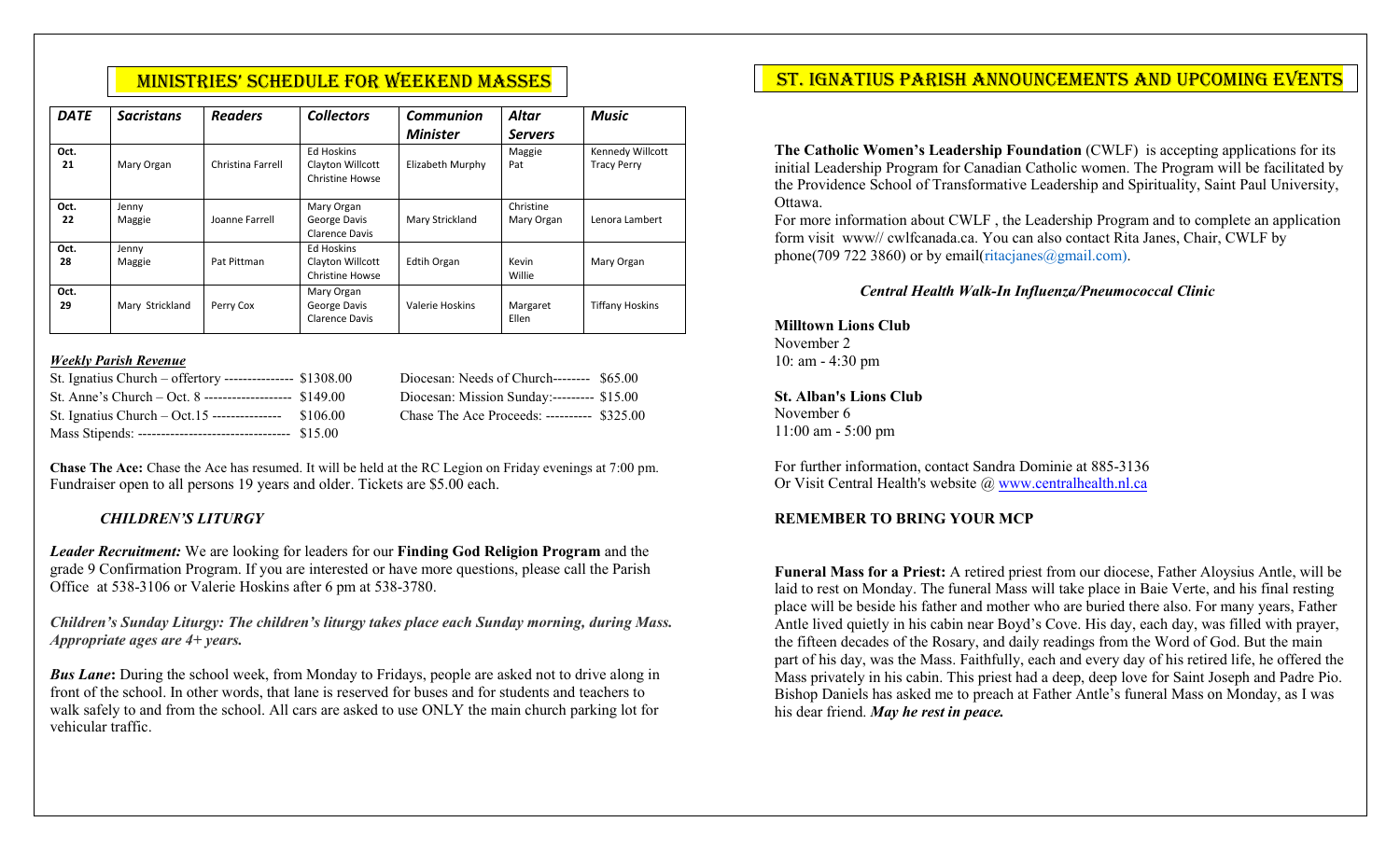*Closing of a Church:* There is a deep sadness in a community when a Church is closed. As stated before, Our Lady, Queen of Peace Church in Gaultois will be permanently closed this week. How many graces and blessings came to the people through this holy place? How many people found forgiveness and peace in this tiny temple of God? How many babies became Children of God in this place? How many people joyfully and humbly received the Body of Christ here? And how many couples made their solemn vows there, promising each other in love until the end? And now, the time has come to say 'Good Bye' to a place which was so loved and so important to so many people. But the people will continue to pray, to grow in love and in faith, and a priest will still come to offer Mass for them. We give thanks for the blessings and holy joy which came from this church, and we ask God to continue to bless the people of Gaultois.

#### *Prayer for The Poor*

*Generous Father, As you provide for our needs each day, Foster in us, we pray, a greater desire to be generous to those need. May our compassion for the poor be manifest in our prayers and actions. Through your grace, may we lovingly work to ease the corporal and spiritual poverty around us. Amen.*

#### *Website Update*

*The St. Ignatius Parish website is up and running and updates are done on a regular basis. The bulletin is posted there each week. Please help share the word, especially to friends and family who are living away. You can visit the website at* [www.stignatiusparish.net](http://www.stignatiusparish.net/)

*What They say about our church:* The most beautiful treasure of the South Coast of Newfoundland is our Church here in St. Alban's. It is breathtaking. It is a joy to bring visitors to our Church, as they are overwhelmed at the workmanship and its gracious dignity. Sometimes a stranger helps us to appreciate something we overlook or take for granted. Here are a few comments from our visitor's book which is at the back of the Church: *"A beautiful Masterpiece" "Awesome, His Holy Presence is Here" "The most beautiful Church." "Absolutely amazing Work." "Glad to be home, I love my church."*  Isn't it a wonder that all this work was done with hand tools only, as there were no power saws or electricity when this church was built. Each morning when I go to open the Church,

the same thought comes to me: *'Oh, Lord, I love the beauty of your house, and the place where your glory dwells.'*

*When we find fault:* There is a famous billboard on a very crowded highway which reads: "You aren't stuck in traffic, you are traffic!!"How easily we distance ourselves from problems, in our politics, in our churches, in our world. We feel we are stuck in a political or religious situation where we find it difficult to talk to the other person. But we may have become too rigid, too self-righteous, too stuck in our own ways to even try to understand the point of view of another person. We see things like injustice, bigotry, racism, greed, violence, murder and war, but we may be part of the problem ourselves. Like the man said *"Nobody is shot by a gun that wasn't shot before with a word."*

#### *PRAYER TO ST. JOSEPH*

O Glorious St. Joseph you have power to render possible things which are impossible, come to our aid in our present trouble and distress. Take these important and difficult affairs under your particular protection, that it may end happily. O dear St. Joseph all our confidence is in you, let it not be said that we have invoked you in vain, and since you are so powerful with Jesus and Mary show that your goodness equals

your power, amen.

Divine providence can provide, Divine providence did provide, Divine providence will

provide. Amen.

*Baptism Registration Form:* This form can now be downloaded from the parish website at www.stignatius.net Just click on SACRAMENTS and select BAPTISM. You can also call – 538-3106 or email st.ignatius@nf.sympatico.ca the parish office to have a registration form emailed to you. *Please contact the parish office during the months of pregnancy (if possible) to arrange for Baptism Preparation.* Baptisms are celebrated upon request after Baptism Preparation has been completed.

#### *STIPENDS: (as recommended by the Diocese)*

| FUNERAL: | \$200.00 |
|----------|----------|
| Wedding: | \$200.00 |
| Baptism: | \$25.00  |